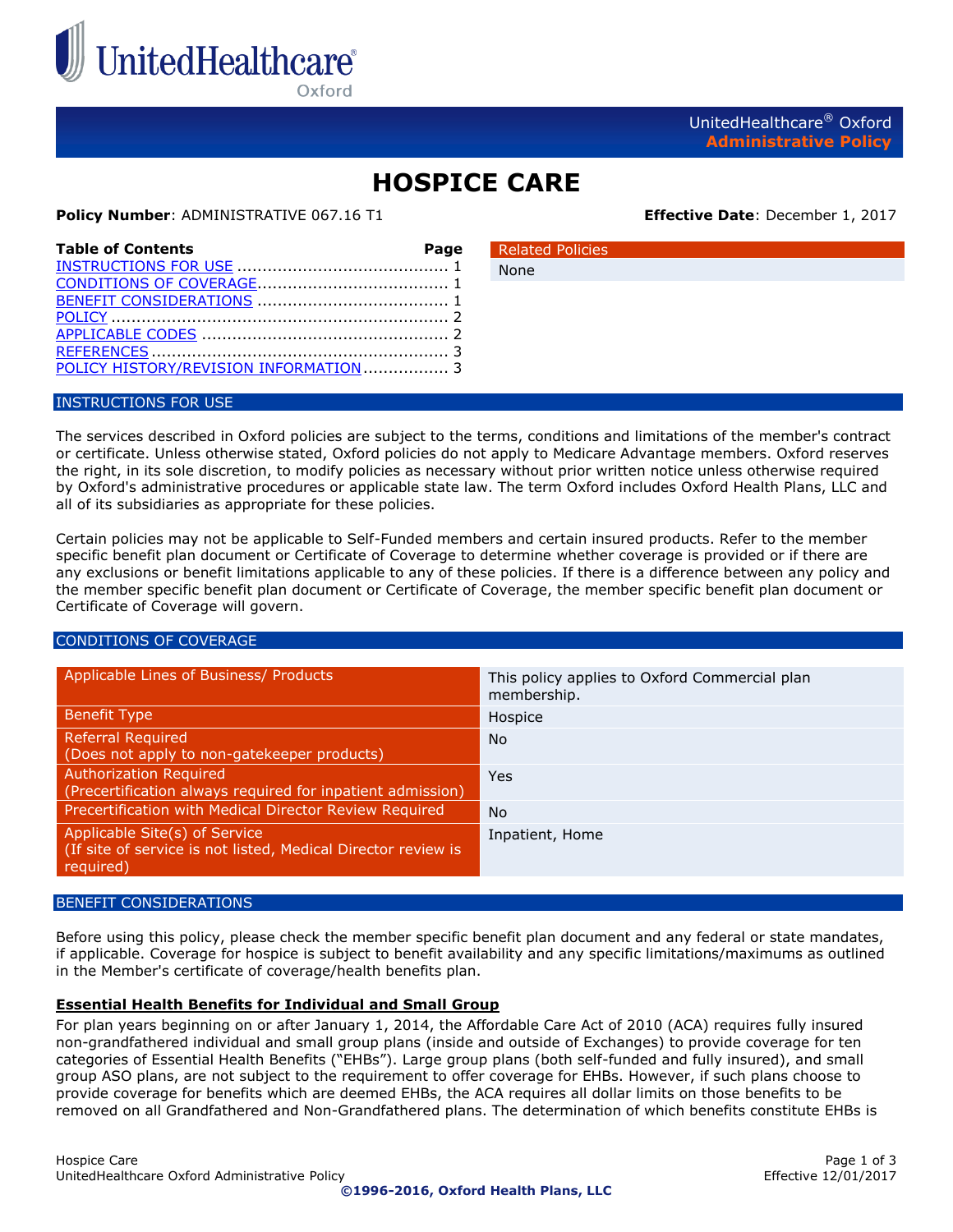made on a state by state basis. As such, when using this policy, it is important to refer to the member specific benefit plan document to determine benefit coverage.

#### <span id="page-1-0"></span>**POLICY**

Precertification is required for all hospice requests.

#### <span id="page-1-1"></span>APPLICABLE CODES

The following list(s) of procedure and/or diagnosis codes is provided for reference purposes only and may not be all inclusive. Listing of a code in this policy does not imply that the service described by the code is a covered or noncovered health service. Benefit coverage for health services is determined by the member specific benefit plan document and applicable laws that may require coverage for a specific service. The inclusion of a code does not imply any right to reimbursement or guarantee claim payment. Other Policies may apply.

| <b>CPT Code</b> | <b>Description</b>                                                                                                                                                                                                                                                                                                                                                                                                                                                                                                                                                                                                                                                                                                        |
|-----------------|---------------------------------------------------------------------------------------------------------------------------------------------------------------------------------------------------------------------------------------------------------------------------------------------------------------------------------------------------------------------------------------------------------------------------------------------------------------------------------------------------------------------------------------------------------------------------------------------------------------------------------------------------------------------------------------------------------------------------|
| 99377           | Supervision of a hospice patient (patient not present) requiring complex and<br>multidisciplinary care modalities involving regular development and/or revision of<br>care plans by that individual, review of subsequent reports of patient status, review<br>of related laboratory and other studies, communication (including telephone calls) for<br>purposes of assessment or care decisions with health care professional(s), family<br>member(s), surrogate decision maker(s) (e.g., legal guardian) and/or key<br>caregiver(s) involved in patient's care, integration of new information into the<br>medical treatment plan and/or adjustment of medical therapy, within a calendar<br>month; 15-29 minutes      |
| 99378           | Supervision of a hospice patient (patient not present) requiring complex and<br>multidisciplinary care modalities involving regular development and/or revision of<br>care plans by that individual, review of subsequent reports of patient status, review<br>of related laboratory and other studies, communication (including telephone calls) for<br>purposes of assessment or care decisions with health care professional(s), family<br>member(s), surrogate decision maker(s) (e.g., legal guardian) and/or key<br>caregiver(s) involved in patient's care, integration of new information into the<br>medical treatment plan and/or adjustment of medical therapy, within a calendar<br>month; 30 minutes or more |

*CPT® is a registered trademark of the American Medical Association*

| <b>HCPCS Code</b> | <b>Description</b>                                                                                                                                                                                                                                                                                                                                                                                                                                                                                                                                                                                   |
|-------------------|------------------------------------------------------------------------------------------------------------------------------------------------------------------------------------------------------------------------------------------------------------------------------------------------------------------------------------------------------------------------------------------------------------------------------------------------------------------------------------------------------------------------------------------------------------------------------------------------------|
| G0151             | Services performed by a qualified physical therapist in the home health or hospice<br>setting, each 15 minutes                                                                                                                                                                                                                                                                                                                                                                                                                                                                                       |
| G0152             | Services performed by a qualified occupational therapist in the home health or<br>hospice setting, each 15 minutes                                                                                                                                                                                                                                                                                                                                                                                                                                                                                   |
| G0153             | Services performed by a qualified speech-language pathologist in the home health or<br>hospice setting, each 15 minutes                                                                                                                                                                                                                                                                                                                                                                                                                                                                              |
| G0155             | Services of clinical social worker in home health or hospice settings, each 15 minutes                                                                                                                                                                                                                                                                                                                                                                                                                                                                                                               |
| G0156             | Services of home health/hospice aide in home health or hospice settings, each 15<br>minutes                                                                                                                                                                                                                                                                                                                                                                                                                                                                                                          |
| G0157             | Services performed by a qualified physical therapist assistant in the home health or<br>hospice setting, each 15 minutes                                                                                                                                                                                                                                                                                                                                                                                                                                                                             |
| G0158             | Services performed by a qualified occupational therapist assistant in the home health<br>or hospice setting, each 15 minutes                                                                                                                                                                                                                                                                                                                                                                                                                                                                         |
| G0182             | Physician supervision of a patient under a Medicare-approved hospice (patient not<br>present), requiring complex and multidisciplinary care modalities involving regular<br>physician development and/or revision of care plans, review of subsequent reports of<br>patient status, review of laboratory and other studies, communication (including<br>telephone calls) with other health care professionals involved in the patient's care,<br>integration of new information into the medical treatment plan and/or adjustment of<br>medical therapy, within a calendar month, 30 minutes or more |
| G0299             | Direct skilled nursing services of a registered nurse (RN) in the home health or<br>hospice setting, each 15 minutes                                                                                                                                                                                                                                                                                                                                                                                                                                                                                 |